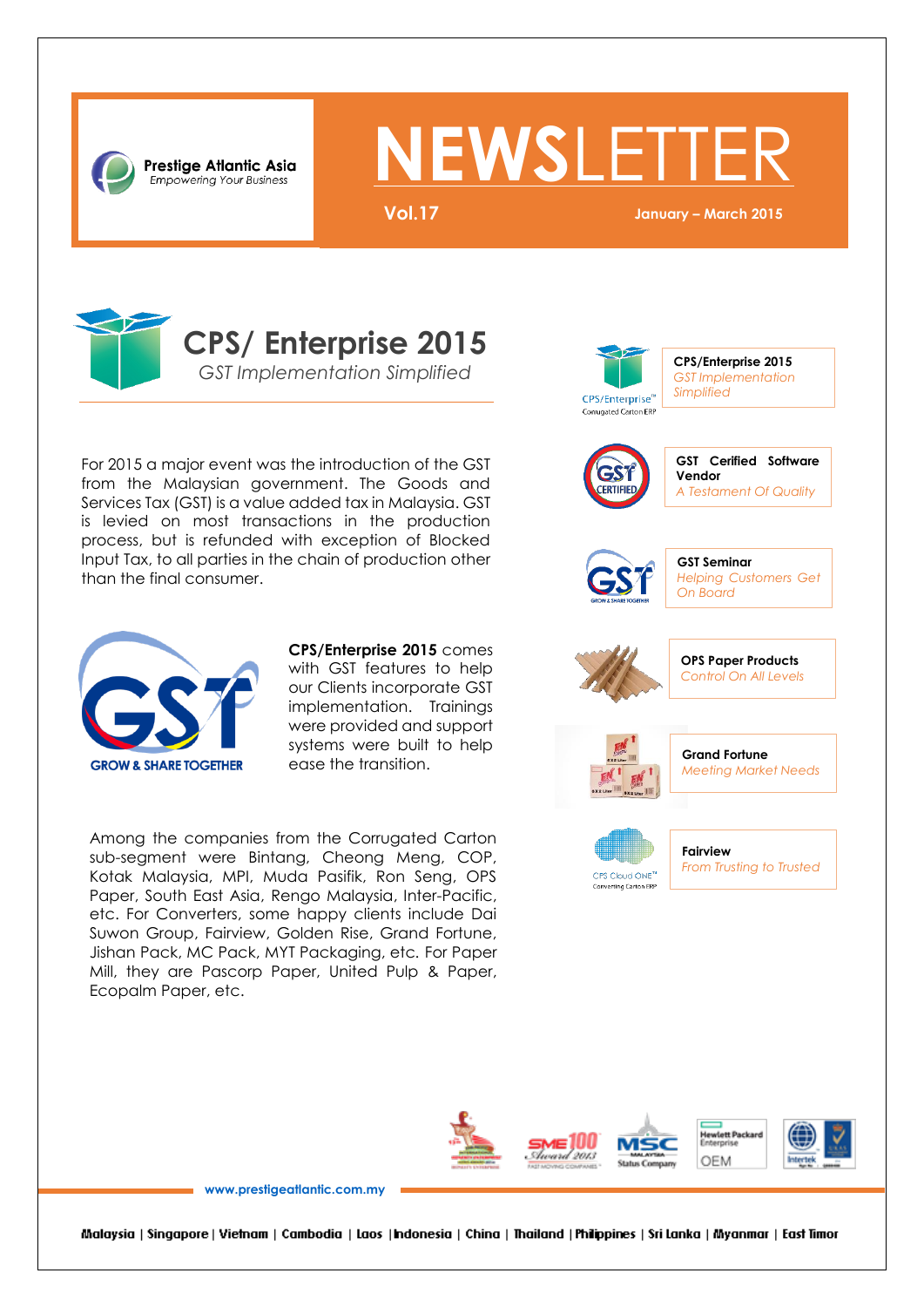## **GST Certified Software Vendor**

*A Testament of Quality*



Prestige Atlantic Asia Sdn. Bhd is proud to be listed as one of the accounting software vendors by the Malaysia Goods and Services Tax (GST) Royal Malaysia Custom Department.

The certification is a firm testament to our vision of helping our clients implement GST with ease accurately and responsibly.





Tropicana Golf and Country Resort, 19th Dec 2014



Kinrara Golf Club, 26<sup>th</sup> March 2015

#### **GST Seminar** *Helping Customers Get on Board*

Upon the introduction of the GST, many of our customers enquired how GST works and how it will impact their business.

The Malaysian Corrugated Carton Manufacturer's Association (MACCMA) organized a GST 2015 Seminar with speakers from the Customs Department and Prestige Atlantic Asia on 19th Dec 2014, Friday at Tropicana Golf and Country Resort. Among the topics covered were salient features of GST and registration, accounting for tax, business preparation & transitional. Our CEO Jeff Lye held a talk and a demonstration of CPS/Enterprise 2015 was showed. The audience were receptive and asked questions on how CPS/ Enterprise would help with the implementation of GST.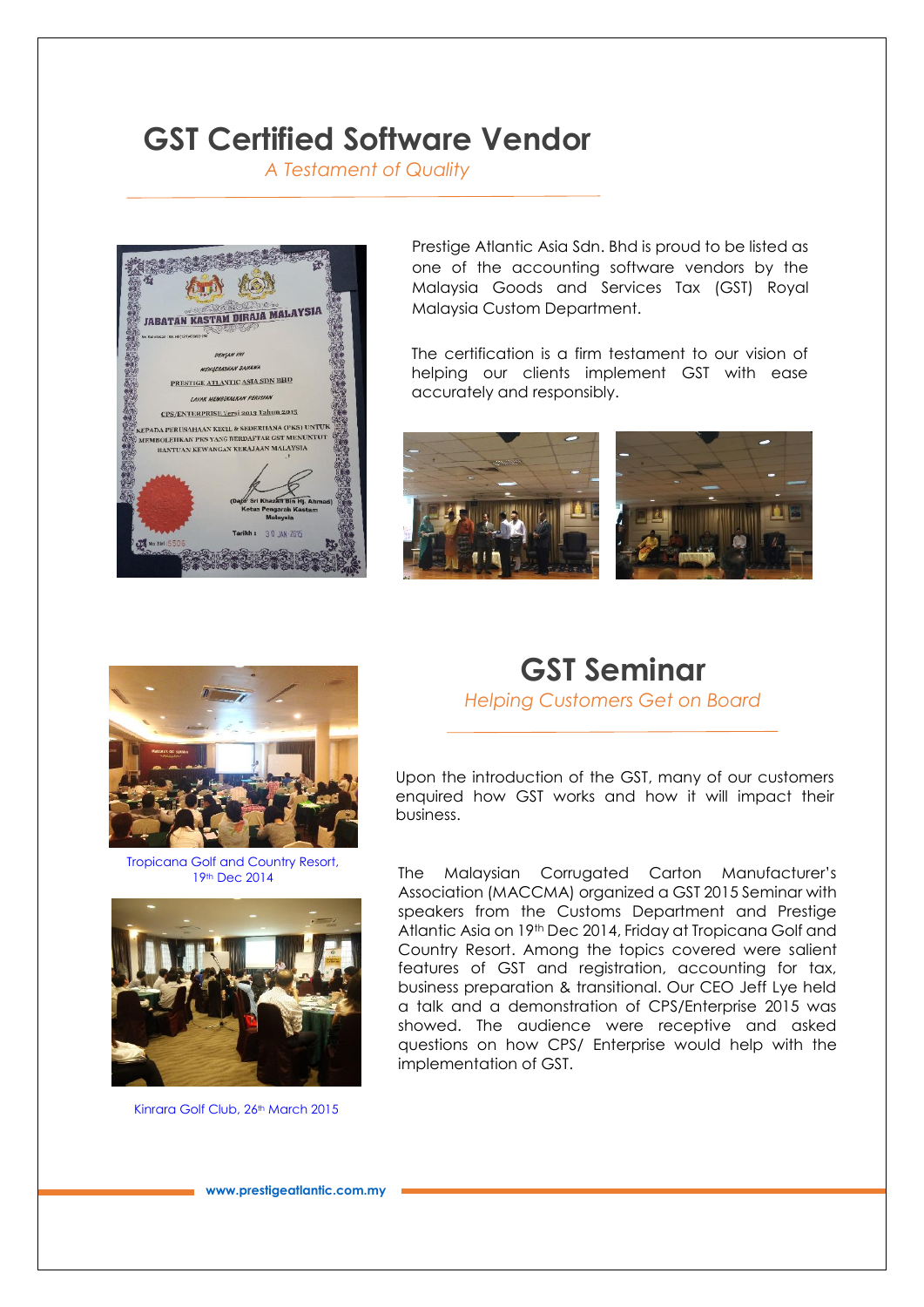# **OPS Paper Products Sdn. Bhd, Malaysia**

*Control on All Levels*



A company based in Port Klang (paper cores) and Seremban (corrugated carton boxes), OPS Paper Products specializes in corrugated carton boxes and printing, die cut, nesting, angle and edge protector and other paper core products. Running two facilities require a tremendous amount of coordination and seamless interaction, as well as focused collaboration. Within the facilities, a massive amount of coordination is needed.



With the *CPS/Enterprise*, the company is able to have top level control over the entire business process. Not only that, analysis of complex numbers and processes into digestible and actionable steps allows the company to make strategic measures. With the CPS/ Enterprise, OPS Paper Products can focus on doing what really matters: making great products for their customers while leaving the complexity to CPS/ Enterprise.



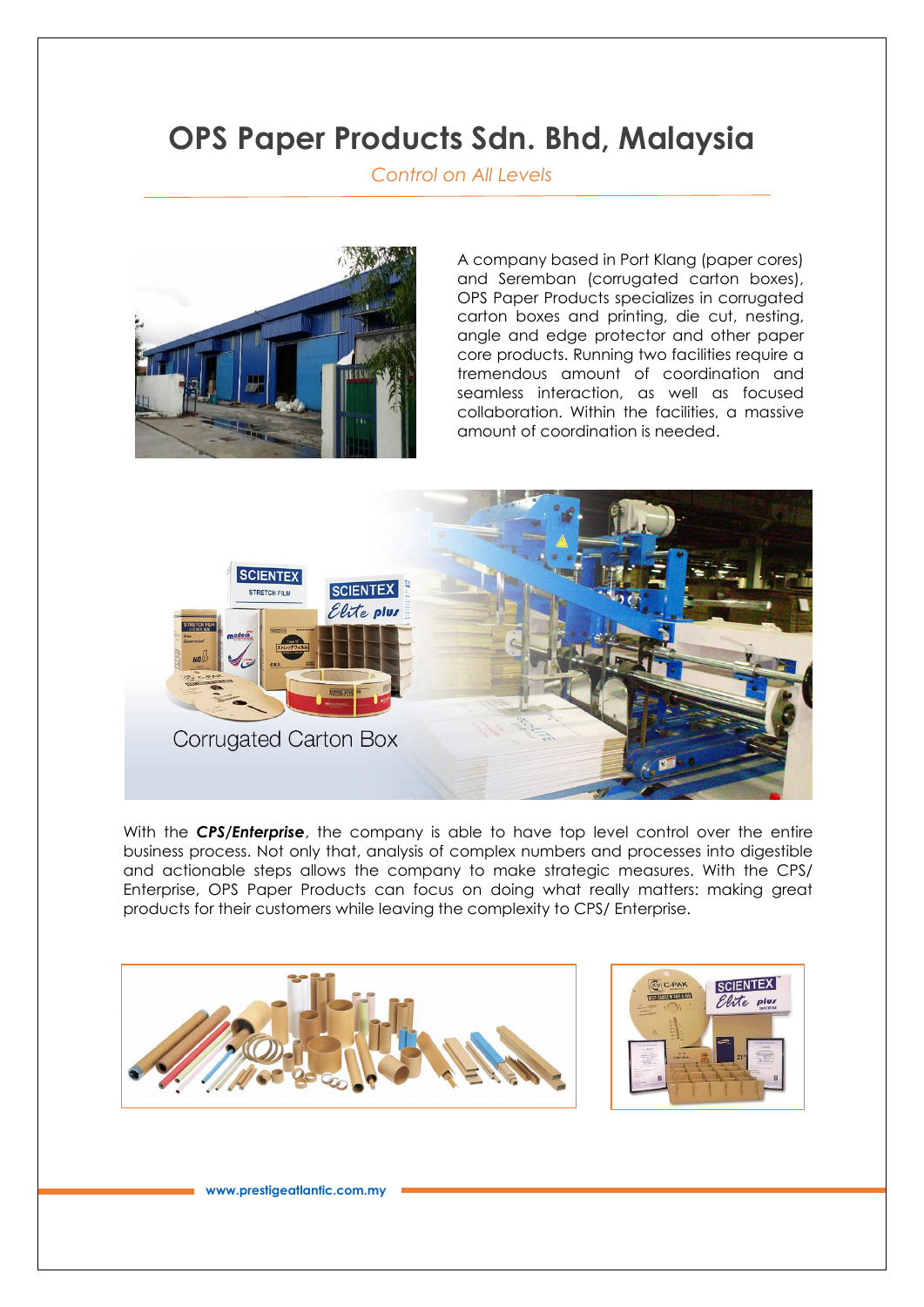# **Grand Fortune Corporation Sdn. Bhd, Malaysia**

*Meeting Market Needs*



Grand Fortune was established in 2007. It specializes in manufacturing and designing of top quality carton boxes for various industries such as electronic industries, hypermarkets, courier services etc. In fulfilling their business partners' and market's needs, they have more than 120 workers to process orders daily. The company has not only achieved the quantity demands of customers in market, but also achieved the quality control for their products. They have been awarded the ISO 9001 from UKAS in the year 2008 and also ISO 14000 certificate from the SIRIM year 2011 as well.



With such an impressive range of experience, the company looks to bring itself to greater heights. With the implementation of *CPS/Enterprise*, Grand Fortune has complete 100% control over its entire chain of processes, leaving nothing to chance. With time saved, accuracy improved and efficiency maximized, the company leap frogs forward with much precision.